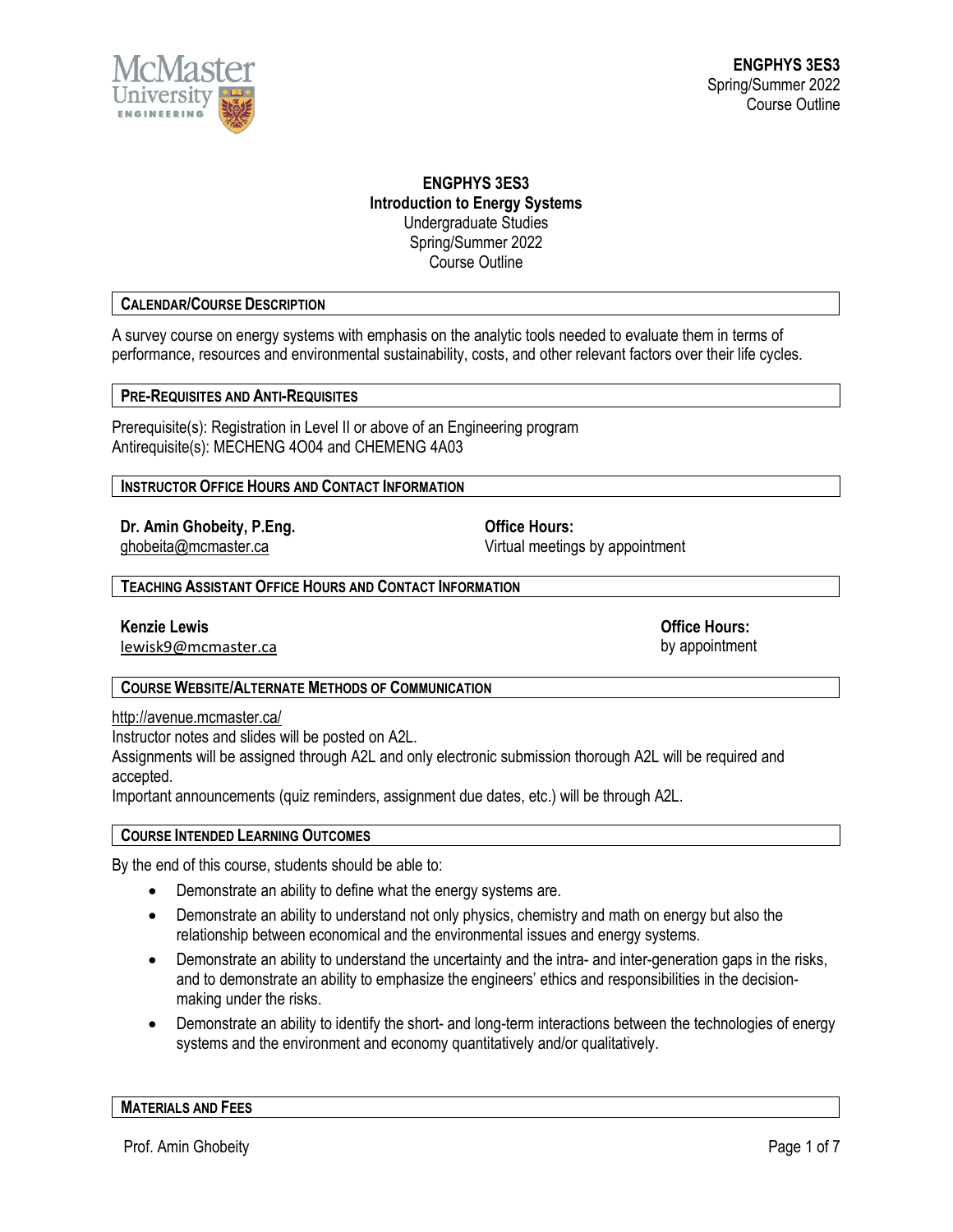

# **Required Texts:** Energy Systems Engineering: Evaluation and Implementation, 4th Edition (2021) by Francis Vanek ,Louis Albright (Author), Largus Angenent Also available in electronic/Kindle version: [https://www.amazon.ca/Energy-Systems-Engineering-Evaluation-](https://www.amazon.ca/Energy-Systems-Engineering-Evaluation-Implementation/dp/1260456404/ref=sr_1_1?qid=1650285695&refinements=p_27%3AFrancis+Vanek&s=books&sr=1-1&text=Francis+Vanek)[Implementation/dp/1260456404/ref=sr\\_1\\_1?qid=1650285695&refinements=p\\_27%3AFrancis+V](https://www.amazon.ca/Energy-Systems-Engineering-Evaluation-Implementation/dp/1260456404/ref=sr_1_1?qid=1650285695&refinements=p_27%3AFrancis+Vanek&s=books&sr=1-1&text=Francis+Vanek) [anek&s=books&sr=1-1&text=Francis+Vanek](https://www.amazon.ca/Energy-Systems-Engineering-Evaluation-Implementation/dp/1260456404/ref=sr_1_1?qid=1650285695&refinements=p_27%3AFrancis+Vanek&s=books&sr=1-1&text=Francis+Vanek)

# **Recommended Additional Texts:**

Alternative Energy Systems by B.K. Hodge Energy, Environment, and Sustainability by S. Moaveni

# **Calculator:**

Any kind of calculator will be allowed for the exams and quizzes.

### **Other Materials:**

Instructor notes and slides posted on A2L.

### **COURSE FORMAT AND EXPECTATIONS**

The course is organized as follows:

- 3-hr in-person lectures, 1-hr optional virtual tutorial tentative scheduled on Tuesdays 7-8pm
- 4 assignments
- 6 in-class quizzes (top 5 will be used for calculation of the final grade)
- 1 in-class midterm test
- 1 in-class final exam

## **COURSE SCHEDULE**

| Date/Week     | <b>Topic</b>                                                                                       | Readings                             |
|---------------|----------------------------------------------------------------------------------------------------|--------------------------------------|
| May 5         | Introduction to energy systems                                                                     | Chapter 1 Vanek                      |
| May 12        | System-Level Analysis of Energy Systems (Efficiencies and<br>Economics)                            | Chapter 2, 3 Vanek                   |
| <b>May 19</b> | Energy and Environment - Climate Change Models (CCM)                                               | Chapter 4 Vanek                      |
| May 26        | Energy and Environment (cont.)<br>Fossil fuel power plant, steam power cycles                      | Chapter 5 & 6 Vanek; Ch 5<br>Hodge   |
| June 2        | Fossil fuel power plants, steam power cycles (cont.)<br>Fossil fuel power plants, gas power cycles | Chapter 5 & 6 Vanek; Ch 5<br>Hodge   |
| June 9        | Fossil fuel power plants, gas power cycles (cont.)<br>Nuclear power plants                         | Chapter 15 Hodge;<br>Chapter 8 Vanek |
| June 16       | Nuclear power plants (cont.)                                                                       |                                      |
| June 23       | Midterm Exam                                                                                       |                                      |
| June 30       | Solar energy resource modeling<br>Solar photovoltaics (PV)                                         | Chapter 9, 10, 11 Vanek              |
| July 7        | Solar photovoltaics (PV) - Simulation and performance models,<br>structural design considerations  | Chapter 9, 10, 11 Vanek              |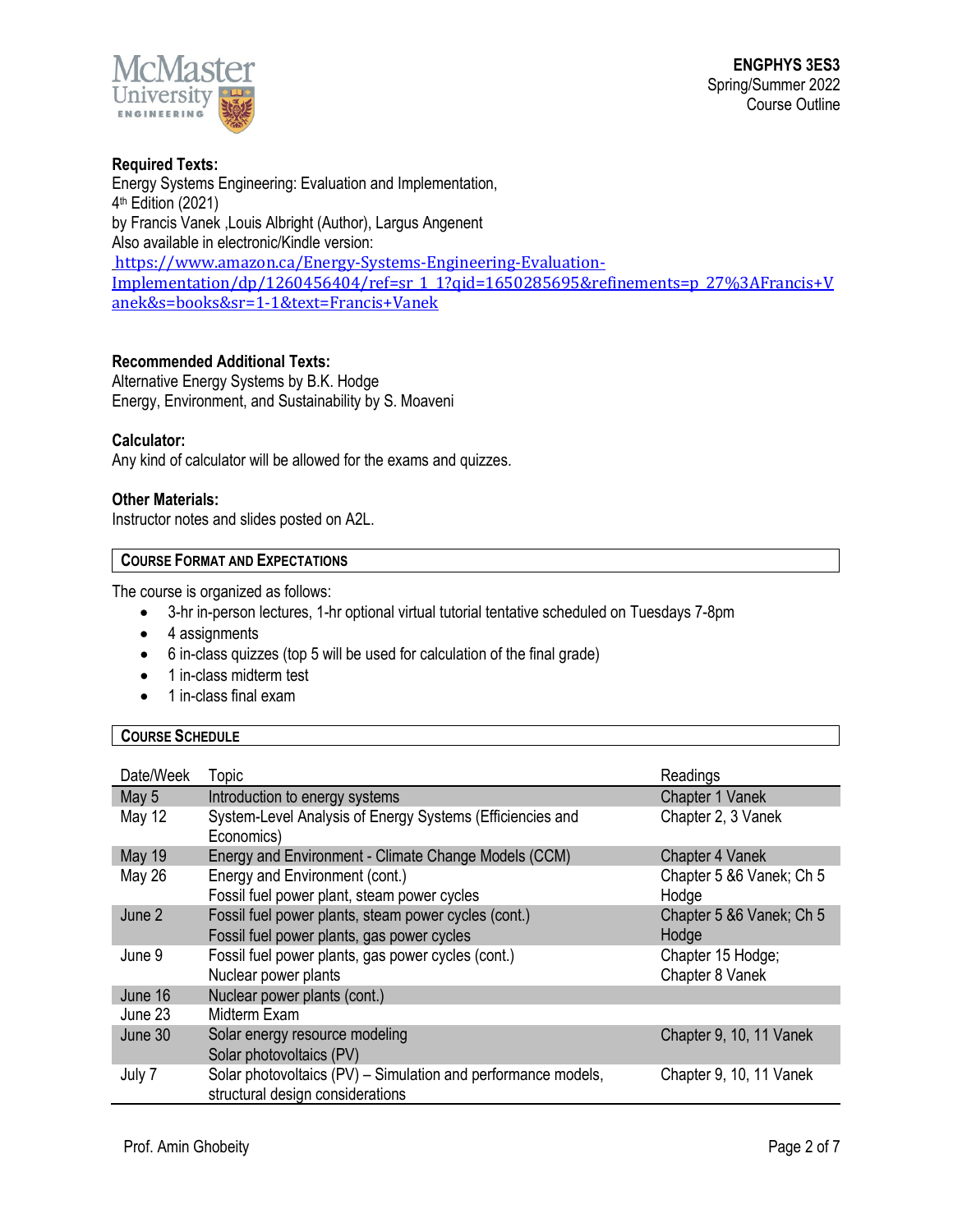

| July 14 | Wind energy resource modeling                                       | Chapter 7 Vanek<br>Chapter 4 Hodge |
|---------|---------------------------------------------------------------------|------------------------------------|
| July 21 | Wind turbines<br>Solar-thermal, Bioenergy, Fuel Cells, Tidal Energy | Instructor notes                   |
| July 28 | <b>Project Presentations</b>                                        | Instructor notes                   |
| Aug 5   | Final Exam                                                          |                                    |

### **ASSESSMENT**

| Component                             | Due Date               | Weight |
|---------------------------------------|------------------------|--------|
| Quizzes (6 @ 5% each*)                | In class (dates below) | 25%    |
| Assignments $(4 \text{ @ } 5\%$ each) | Posting dates below    | 20%    |
| Project (Report and Presentation)     | July 29                | 10%    |
| Midterm Exam                          | June 23                | 20%    |
| Final Exam                            | August 5               | 25%    |
| Total                                 |                        | 100%   |

\* We will have a total of 6 quizzes, but your quiz with lowest grade or missed due to an approved MSAF will be eliminated from calculation of the final grade.

The following table provides a tentative timetable for various evaluation components of the course:

| <b>Date</b>   | <b>Evaluation</b>                                                   |
|---------------|---------------------------------------------------------------------|
| May 13        | Quiz 1                                                              |
| <b>May 20</b> | Assignment 1 posted                                                 |
| <b>May 27</b> | Quiz 2                                                              |
| June 3        | Assignment 2 posted                                                 |
| June 10       | Quiz 3                                                              |
| June 24       | <b>Midterm Exam</b>                                                 |
| July 1        | Projects Assigned; Assignment 3 posted                              |
| July 8        | Quiz 4                                                              |
| July 15       | Quiz 5, Assignment 4 posted;                                        |
| July 22       | Quiz 6                                                              |
| July 29       | Project Reports Due Thursday August 29; Group Project Presentations |
| Aug 5         | <b>Final Exam</b>                                                   |

# **ACCREDITATION LEARNING OUTCOMES**

The Learning Outcomes defined in this section are measured for Accreditation purposes only and will not be directly taken into consideration in determining a student's grade in the course.

| Outcomes                                                                      | Indicators              |
|-------------------------------------------------------------------------------|-------------------------|
| 1. Can demonstrate the competence in physics, chemistry and mathematics which |                         |
| relates to system, economic, sustainability analysis in energy systems.       | Quiz, Assignment, Exams |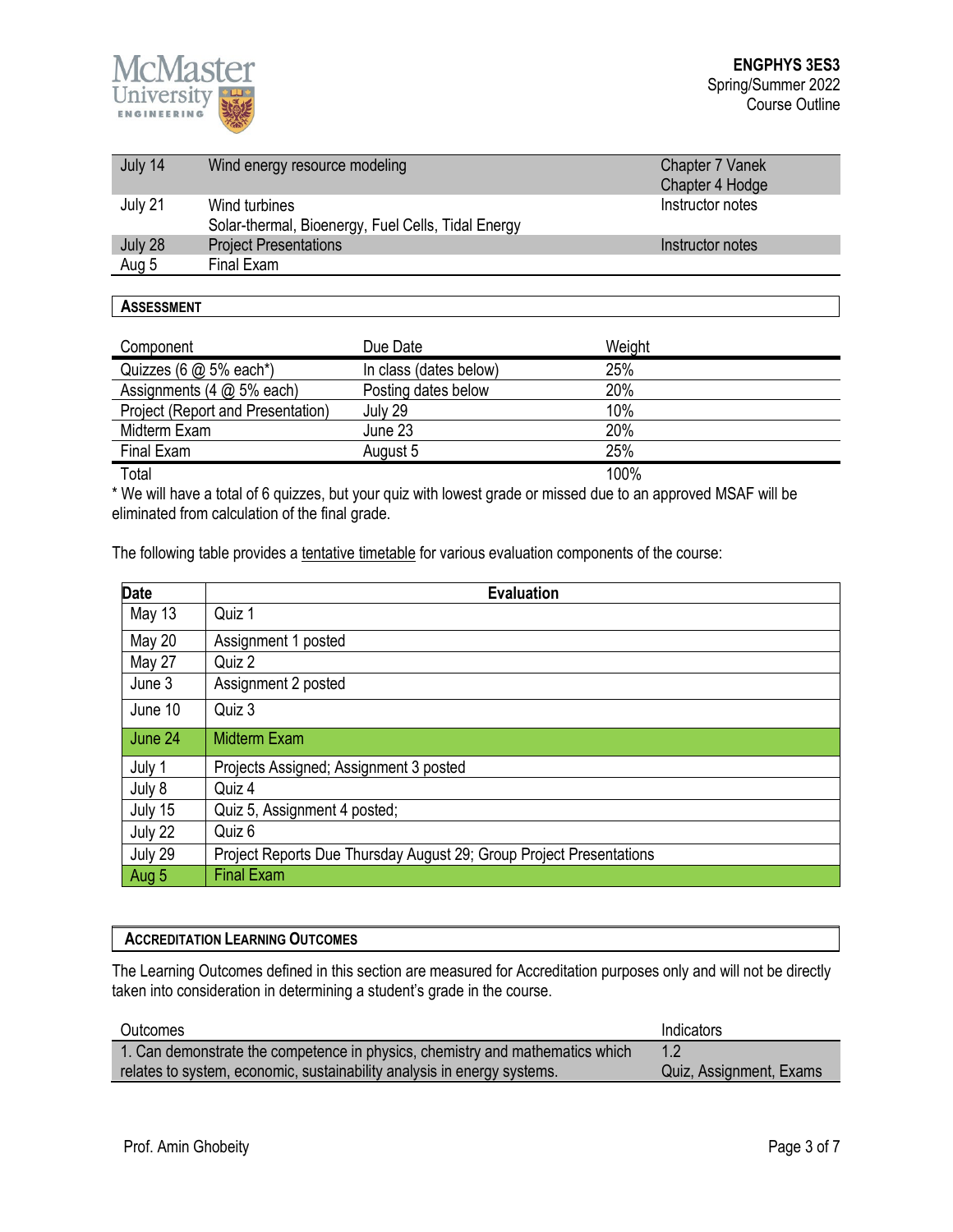

| 2. Can demonstrate the competence in engineering which relates to system,             | 1.3                        |
|---------------------------------------------------------------------------------------|----------------------------|
| economic, sustainability analysis in energy systems                                   | Quiz, Assignment, Exams    |
| 3. Can demonstrate an ability to assess the options from a sustainability engineering | 9.3                        |
| perspective, which emphasizes environmental stewardship and long-term economic        | Quiz, Assignment, Exams    |
| development.                                                                          |                            |
| 4. Can demonstrate an ability to draw the politically reasonable, economically        | 13.5                       |
| feasible, technologically sound, socially acceptable, environmentally fruitful        | Quiz, Assignment, Project, |
| conclusions which are completely supported by solid evidence.                         | Exam                       |
|                                                                                       |                            |

For more information on Accreditation, please visit[: https://www.engineerscanada.ca](https://www.engineerscanada.ca/)

## **EQUITY, DIVERSITY, AND INCLUSION**

Every registered student belongs in this course. Diversity of backgrounds and experiences is expected and welcome. You can expect your Instructor to be respectful of this diversity in all aspects of the course, and the same is expected of you.

The Department of Engineering Physics is committed to creating an environment in which students of all genders, cultures, ethnicities, races, sexual orientations, abilities, and socioeconomic backgrounds have equal access to education and are welcomed and treated fairly. If you have any concerns regarding inclusion in our Department, in particular if you or one of your peers is experiencing harassment or discrimination, you are encouraged to contact the Chair, Associate Undergraduate Chair, Academic Advisor or to contact the Equity and [Inclusion](https://equity.mcmaster.ca/) Office.

# **PHYSICAL AND MENTAL HEALTH**

For a list of McMaster University's resources, please refer to th[e Student Wellness Centre.](https://wellness.mcmaster.ca/)

### **ACADEMIC INTEGRITY**

You are expected to exhibit honesty and use ethical behaviour in all aspects of the learning process. Academic credentials you earn are rooted in principles of honesty and academic integrity. **It is your responsibility to understand what constitutes academic dishonesty.**

Academic dishonesty is to knowingly act or fail to act in a way that results or could result in unearned academic credit or advantage. This behaviour can result in serious consequences, e.g. the grade of zero on an assignment, loss of credit with a notation on the transcript (notation reads: "Grade of F assigned for academic dishonesty"), and/or suspension or expulsion from the university. For information on the various types of academic dishonesty please refer to the *[Academic Integrity Policy](https://secretariat.mcmaster.ca/app/uploads/Academic-Integrity-Policy-1-1.pdf)*, located at https://secretariat.mcmaster.ca/university-policies-proceduresguidelines/

The following illustrates only three forms of academic dishonesty:

- 1. plagiarism, e.g. the submission of work that is not one's own or for which other credit has been obtained.
- 2. improper collaboration in group work.
- 3. copying or using unauthorized aids in tests and examinations.

## **AUTHENTICITY / PLAGIARISM DETECTION**

*Some courses may* use a web-based service (Turnitin.com) to reveal authenticity and ownership of student submitted work. For courses using such software, students will be expected to submit their work electronically either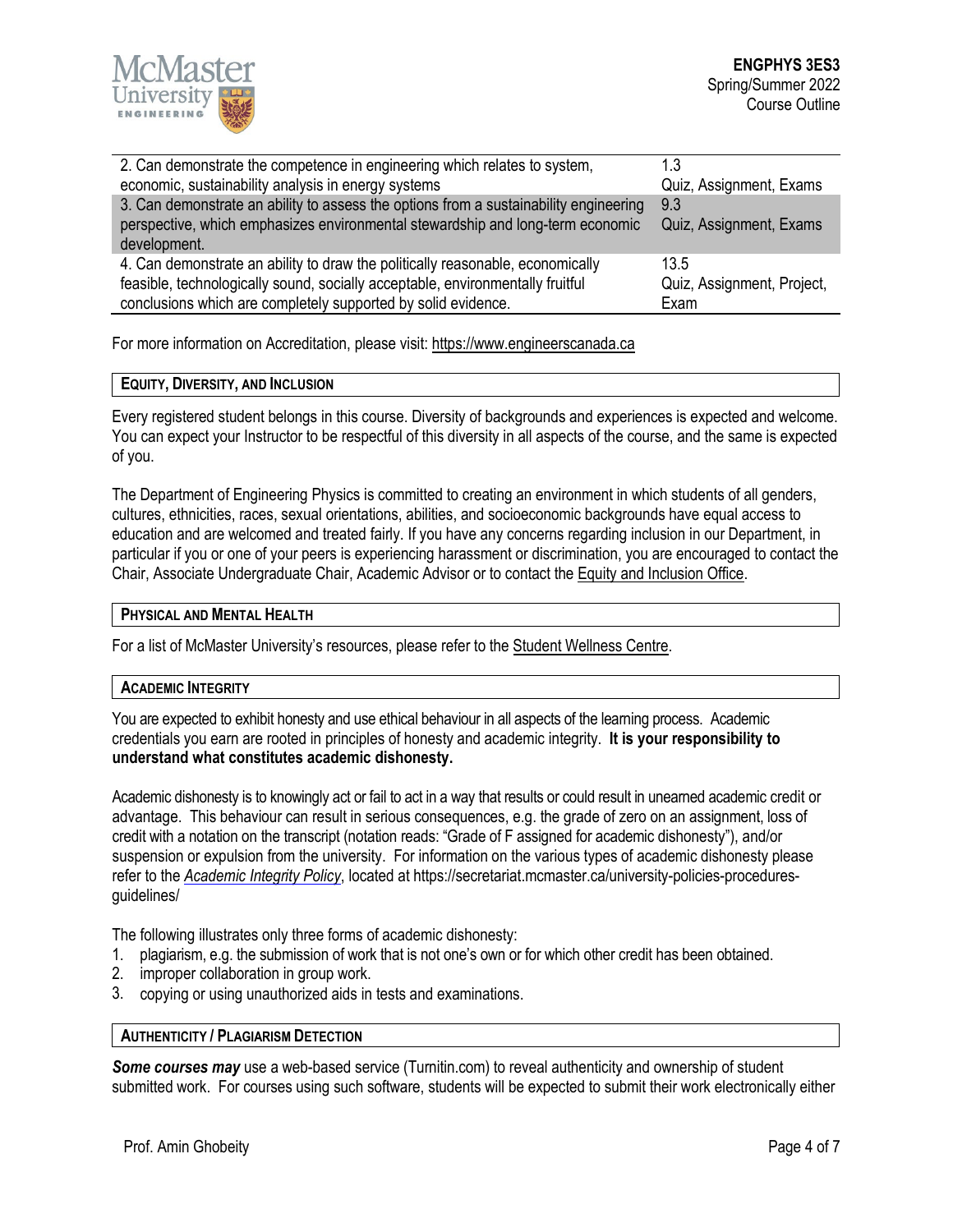

directly to Turnitin.com or via an online learning platform (e.g. A2L, etc.) using plagiarism detection (a service supported by Turnitin.com) so it can be checked for academic dishonesty.

Students who do not wish their work to be submitted through the plagiarism detection software must inform the Instructor before the assignment is due. No penalty will be assigned to a student who does not submit work to the plagiarism detection software. **All submitted work is subject to normal verification that standards of academic integrity have been upheld** (e.g., on-line search, other software, etc.). For more details about McMaster's use of Turnitin.com please go t[o www.mcmaster.ca/academicintegrity.](http://www.mcmaster.ca/academicintegrity)

# **COURSES WITH AN ON-LINE ELEMENT**

McMaster is committed to an inclusive and respectful community. These principles and expectations extend to online activities including electronic chat groups, video calls and other learning platforms.

*Some courses may* use on-line elements (e.g. e-mail, Avenue to Learn (A2L), LearnLink, web pages, capa, Moodle, ThinkingCap, etc.). Students should be aware that, when they access the electronic components of a course using these elements, private information such as first and last names, user names for the McMaster e-mail accounts, and program affiliation may become apparent to all other students in the same course. The available information is dependent on the technology used. Continuation in a course that uses on-line elements will be deemed consent to this disclosure. If you have any questions or concerns about such disclosure, please discuss this with the course **instructor** 

# **CONDUCT EXPECTATIONS**

As a McMaster student, you have the right to experience, and the responsibility to demonstrate, respectful and dignified interactions within all of our living, learning and working communities. These expectations are described in the *Code of Student Rights & [Responsibilities](https://secretariat.mcmaster.ca/app/uploads/Code-of-Student-Rights-and-Responsibilities.pdf)* (the "Code"). All students share the responsibility of maintaining a positive environment for the academic and personal growth of all McMaster community members, **whether in person or online**.

It is essential that students be mindful of their interactions online, as the Code remains in effect in virtual learning environments. The Code applies to any interactions that adversely affect, disrupt, or interfere with reasonable participation in University activities. Student disruptions or behaviours that interfere with university functions on online platforms (e.g. use of Avenue 2 Learn, WebEx or Zoom for delivery), will be taken very seriously and will be investigated. Outcomes may include restriction or removal of the involved students' access to these platforms.

### **ACADEMIC ACCOMMODATION OF STUDENTS WITH DISABILITIES**

Students with disabilities who require academic accommodation must contact Student [Accessibility Services](https://sas.mcmaster.ca/) (SAS) at 905-525-9140 ext. 28652 or [sas@mcmaster.ca](mailto:sas@mcmaster.ca) to make arrangements with a Program Coordinator. For further information, consult McMaster University's *[Academic Accommodation](https://secretariat.mcmaster.ca/app/uploads/Academic-Accommodations-Policy.pdf) of Students with Disabilities* policy.

# **COURSE POLICY ON MISSED WORK, EXTENSIONS, AND LATE PENALTIES**

- 1. It is the students' responsibility to regularly check the course webpage (A2L) for updates and announcements.
- 2. Quiz and assignments submitted late are marked as zero unless an extension is granted prior to the assessment's due date.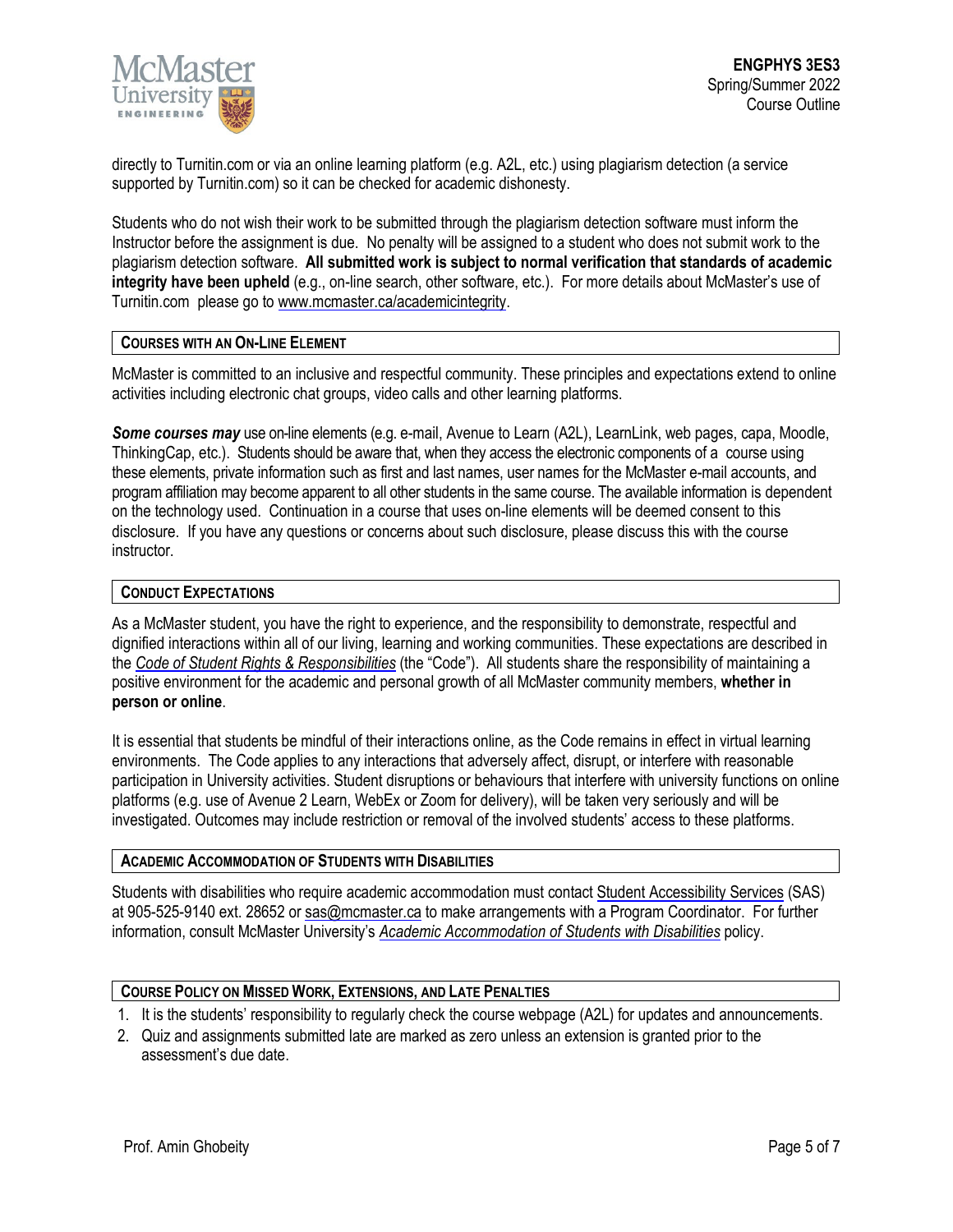

**Missed Evaluation Policy Due to an Approved McMaster Student Absence Form (MSAF) - see the following sections regarding general detailed institutional policy. The following provides decisions on approved MSAF:** 

- If a **quiz** is missed due to an approved MSAF, then the other 5 quizzes will be used for calculation of the final grade in quiz category.
- If the **midterm** is missed due to an approved MSAF, then the weight of the missed evaluation will be distributed among the final exam and the quizzes.
- An **assignment** submission due date missed due to an approved MSAF will be extended by 3 days.

# **SUBMISSION OF REQUEST FOR RELIEF FOR MISSED ACADEMIC WORK**

In the event of an absence for medical or other reasons, students should review and follow the Academic Regulation in the Undergraduate Calendar "Requests for Relief for Missed Academic Term Work".

- 1. **Relief for missed academic work worth less than 25% of the final grade resulting from medical or personal situations lasting up to three calendar days:**
	- Use th[e McMaster Student Absence Form](http://mcmaster.ca/msaf/) (MSAF) on-line self-reporting tool. No further documentation is required.
	- Students may submit requests for relief using the MSAF once per term.
	- An automated email will be sent to the course instructor, who will determine the appropriate relief. Students must immediately follow up with their instructors. Failure to do so may negate the opportunity for relief.
	- The MSAF cannot be used to meet a religious obligation or to celebrate an important religious holiday.
	- The MSAF cannot be used for academic work that has already been completed attempted.
	- An MSAF applies only to work that is due within the period for which the MSAF applies, i.e. the 3-day period that is specified in the MSAF; however, all work due in that period can be covered by one MSAF.
	- The MSAF cannot be used to apply for relief for any final examination or its equivalent. See *Petitions for Special Consideration* above.
- 2. **For medical or personal situations lasting more than three calendar days, and/or for missed academic work worth 25% or more of the final grade, and/or for any request for relief in a term where the MSAF has been used previously in that term:**
	- Students must report to their Faculty Office to discuss their situation and will be required to provide appropriate **supporting documentation**.
	- If warranted, the Faculty Office will approve the absence, and the instructor will determine appropriate relief.

### **ACADEMIC ACCOMMODATION FOR RELIGIOUS, INDIGENOUS OR SPIRITUAL OBSERVANCES (RISO)**

Students requiring academic accommodation based on religious, indigenous or spiritual observances should follow the procedures set out in the [RISO](https://secretariat.mcmaster.ca/app/uploads/2019/02/Academic-Accommodation-for-Religious-Indigenous-and-Spiritual-Observances-Policy-on.pdf) policy. Students should submit their request to their Faculty Office *normally within 10 working days* of the beginning of term in which they anticipate a need for accommodation or to the Registrar's Office prior to their examinations. Students should also contact their instructors as soon as possible to make alternative arrangements for classes, assignments, and tests.

### **COPYRIGHT AND RECORDING**

Students are advised that lectures, demonstrations, performances, and any other course material provided by an instructor include copyright protected works. The Copyright Act and copyright law protect every original literary, dramatic, musical and artistic work, **including lectures** by University instructors